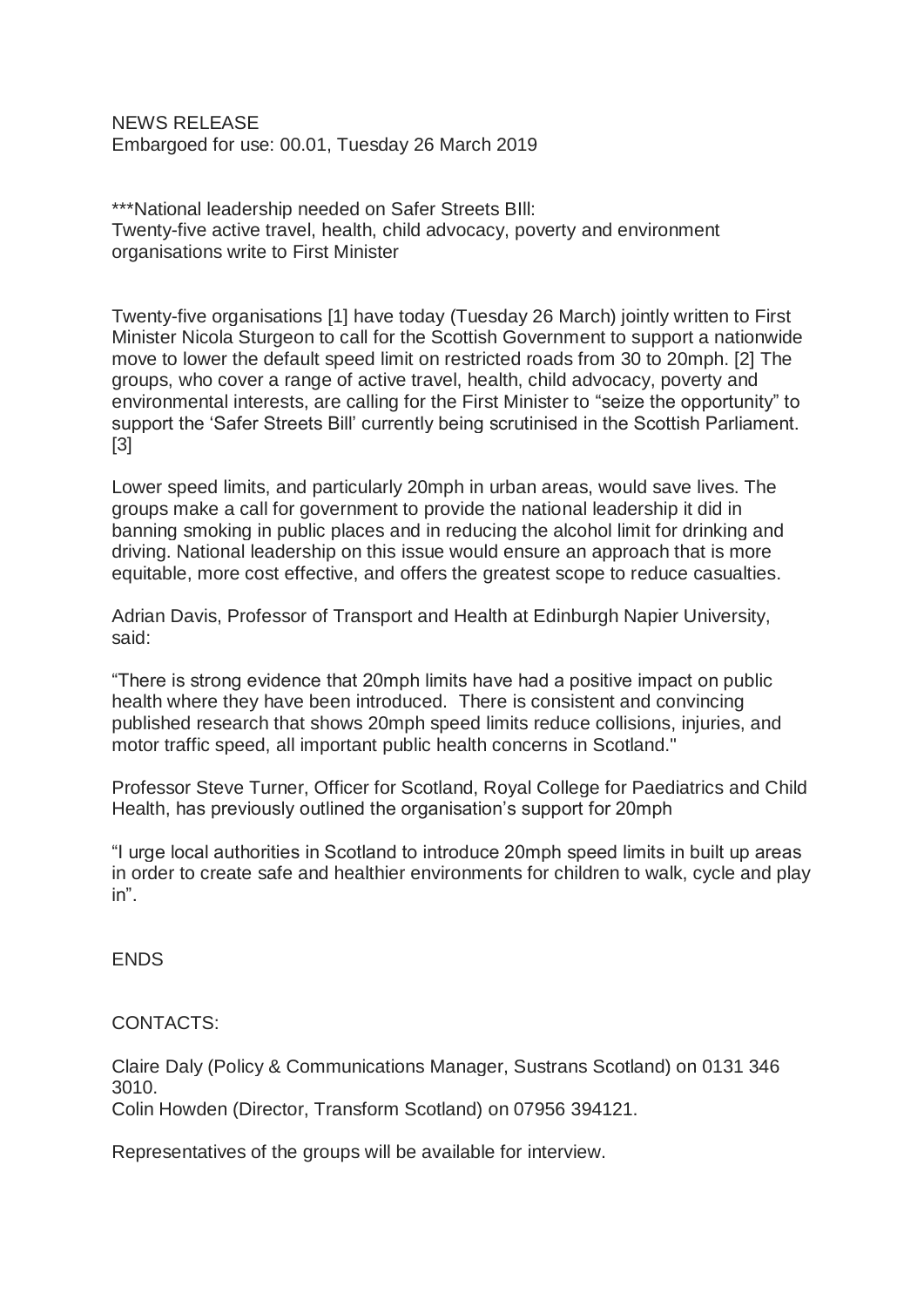## \*\*NOTES TO EDITORS:

[1] List of supporters

Aberdeen Cycle Forum Bike for Good British Lung Foundation (Scotland) Chest, Heart & Stroke Scotland Children in Scotland Cycling Dumfries Cycling Scotland Cycling UK in Scotland Edinburgh Napier University Transport Research Institute Faculty of Public Health Friends of the Earth Scotland Glasgow Centre for Population and Health Go Bike! Strathclyde Cycle Campaign Highland Cycle Campaign Living Streets Scotland Paths for All Pedal on Parliament Play Scotland Poverty Alliance Royal College of Paediatrics and Child Health Spokes, the Lothian Cycle Campaign Scottish Cycling Sustrans Scotland Transform Scotland Women's Cycling Forum

And:

Lee Craigie, the Active Nation Commissioner Professor Danny Dorling, Oxford School of Geography and the Environment

[2] Text of letter

An open letter to First Minister of Scotland, Nicola Sturgeon

The Restricted Roads (20mph) Bill (Safer Streets Bill)

Dear First Minister,

We are writing to you directly to reiterate our support for the Safer Streets Bill. The undersigned organisations working in active travel, health, child advocacy, poverty and environment fully support a nationwide move to lower the default speed limit on restricted roads from 30 to 20mph, and believe that the bill is the best way for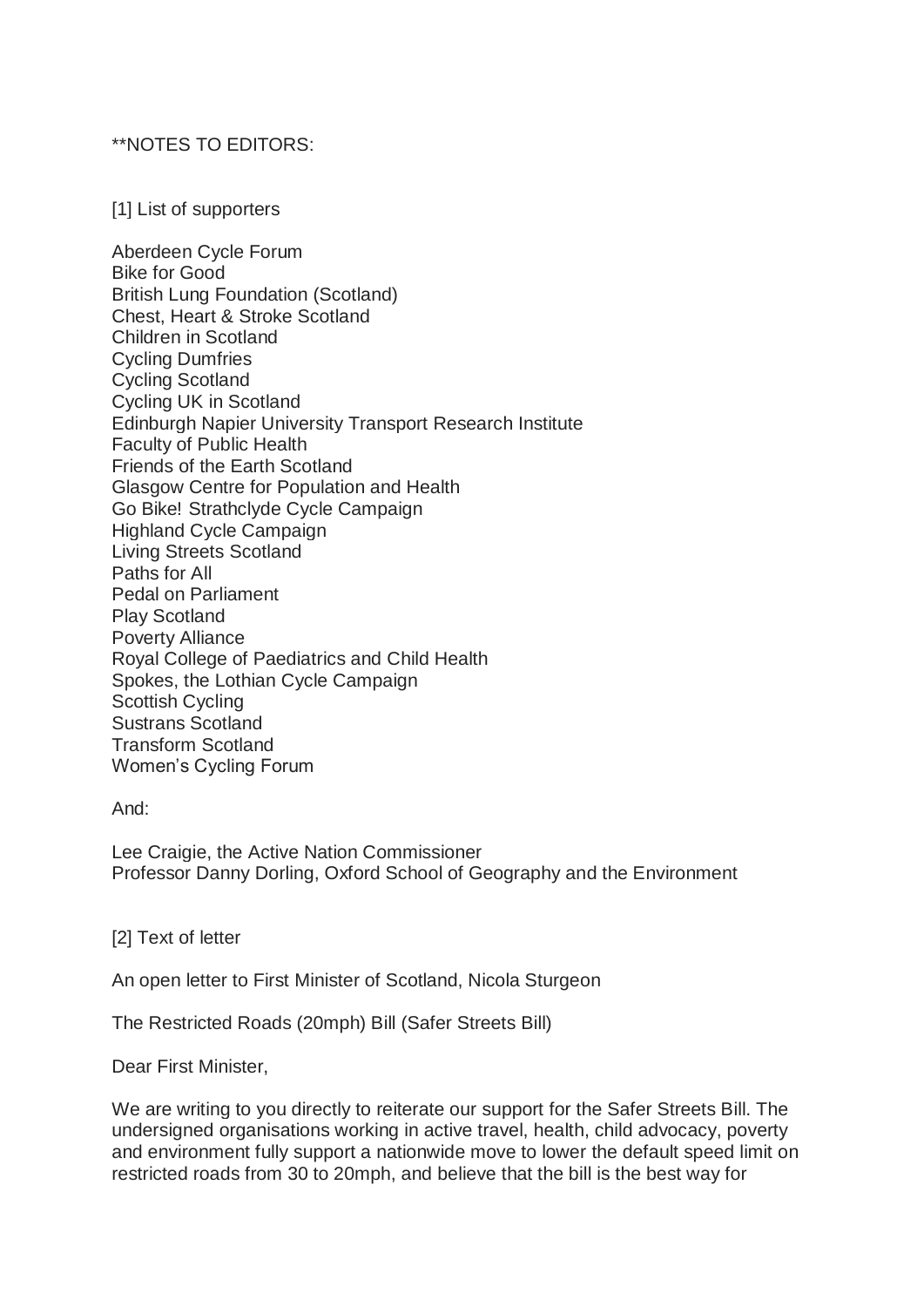Scotland to achieve this. We hope that the Scottish Government will seize the opportunity and support this bill.

Lower speed limits, and particularly 20mph in urban areas, save lives. They are proven to reduce the number, and severity, of injuries on the road. We understand reservations about a 'blanket' approach to implementation, but there are significant benefits to a national approach led by the Scottish Government:

1. It is more equitable. When schemes are introduced piecemeal, there is a danger that the areas with the loudest voices - and where implementation is easiest - get prioritised. Road traffic casualties disproportionately occur in the poorest areas and we believe that leaving 20mph schemes up to local decision making risks widening these inequalities. That does not fit with Scotland's strong commitment to fairness.

2. It is more cost effective. Leaving it up to local authorities to devise, implement and individually promote each 20mph scheme will inevitably cost a great deal more than if the national government does so centrally. Evidence given to the Rural Economy and Connectivity Committee suggests that the Safer Streets Bill will be substantially cheaper for local authorities to implement than the present system.

3. It offers the greatest scope to reduce casualties. The recent Atkins report for the UK Department for Transport found that it was the scheme with 'blanket' provision in Brighton - that saw the most significant casualty reductions. Current guidelines to only implement 20mph speed limits on roads where speeds are already quite low are too timid. Changing the national speed limit ensures the inclusion of more roads where traffic speeds are higher and will lead to the greatest average reduction in speeds.

A Scotland-wide reduction in speed limits will save lives every year, not only through reduced casualties but as more people choose active forms of travel and the air quality in our communities improves. We cannot wait for individual local authorities to implement this in a few limited areas, as and when they have the resources. We cannot wait for more studies.

We need Scotland to lead, as it did banning smoking in public places and reducing the alcohol limit for drinking and driving. The Safer Streets Bill offers the best chance of safer, fairer roads. The time to act is now.

Gavin Clark, Aberdeen Cycle Forum Gregory Kinsman Chauvet, Bike for Good Joseph Carter, British Lung Foundation (Scotland) Katharine Byrne, Chest, Heart & Stroke Scotland Jackie Brock, Children in Scotland Keith Irving, Cycling Scotland Paul Tuohy, Cycling UK Professor Adrian L Davis, Transport Research Institute, Edinburgh Napier University Dr Emily Stevenson, Faculty of Public Health Richard Dixon, Friends of the Earth Scotland Bruce Whyte, Glasgow Centre for Population and Health Iona Shepherd, Go Bike! The Strathclyde Cycle Campaign